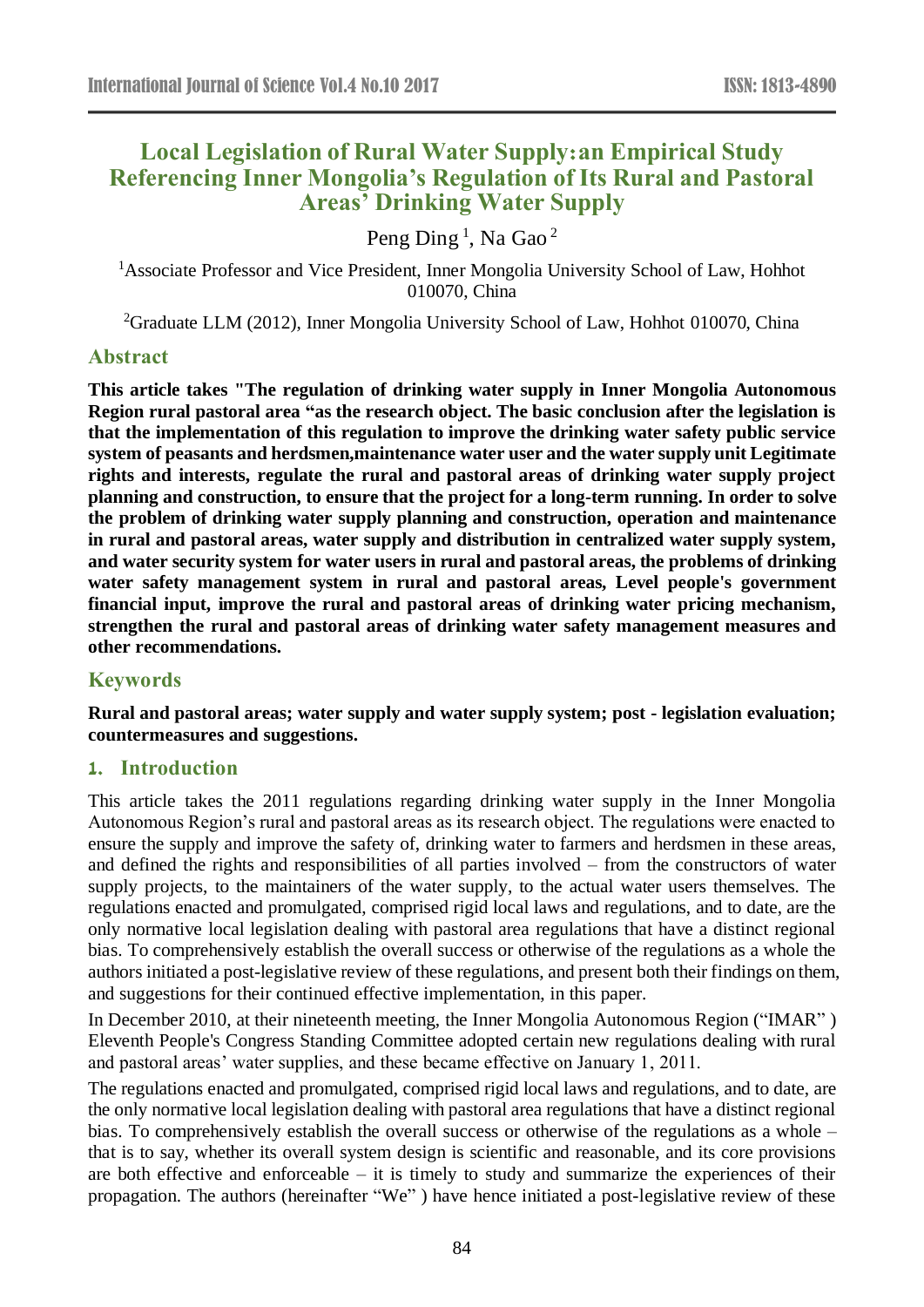regulations, and present both their findings on them, and suggestions for their continued effective implementation, in this paper.

The structure of this paper is as follows. Section I provides a brief introduction and this 'road map'. Section II of this paper presents a broad overview of the Regulations and describes the remit of the assessment team and the research activities carried out. Section III of this paper summarizes the assessment teams analyses on the effectiveness of the implementation of the Regulations. Section IV of this paper provides an analysis and evaluation of certain key Regulations. Finally, the paper concludes with recommendations on how to solve or mitigate the problems seen in the effective execution of the Regulations.

# **2. An Overview of the Regulations and the Team Review**

#### **2.1 The Regulations**

The "Regulations of the Inner Mongolia Autonomous Region on Drinking Water Supply in Rural and Pastoral Areas"1 (herein after referred to as "the Regulations" ) of December 2, 2010 was adopted by the IMAR Eleventh People's Congress Standing Committee at their nineteenth meeting, and came into force on January 1, 2011. To date, the Regulations are the only normative local legislation dealing with pastoral area regulations that have a distinct regional bias.

The Regulations were formulated in accordance with the "Water Law of the People's Republic of China" 2 and the "Law of the People's Republic of China on Prevention and Control of Water Pollution" ,3 together with other relevant laws and regulations, regarding actual conditions in IMAR. The primary objectives of the Regulations are to strengthen the management of drinking water supply in rural and pastoral areas, maintain the legitimate rights and interests of both water supply entities and water consumers, and ensure the safety of drinking water across the rural and pastoral areas of IMAR.

The Regulations cover a variety of related aspects, including planning, construction and provision of the drinking water supply in rural and pastoral areas. The actual water and its quality, as well as the water operation and management and all other aspects to ensure comprehensive provision of the safety of drinking water for farmers and herdsmen, are all catered for. Finally, they contain specific requirements for systems to be promulgated and implemented into the local laws and regulations.

In a general sense, all entities and individuals are encouraged and supported to donate or invest in the construction of drinking water supply engineering projects in rural and pastoral areas. The People's government at banner and county level commits, according to the drinking water supply development planning in rural and pastoral areas, are to make reasonable arrangements for the use of surface water and groundwater, develop new sources of water, prevent the exhaustion of water sources and water pollution, and ensure the safety of drinking water for farmers and herdsmen.4

The People's government, also at both the banner and county level, retains responsibility to make delineation of drinking water source protection zones in rural and pastoral areas. and reports to the regional government for approval and promulgation. The price of water supply shall be determined in accordance with the specific measures stipulated by the regional government, and where the price of drinking water supply in rural and pastoral areas is lower than the cost, the governments shall establish special funds for overhaul and maintenance of the centralized water supply projects.5

The promulgation and implementation of the Regulations clearly defined the legal responsibility of local governments and relevant functional departments to guarantee the safety of drinking water for farmers and herdsmen, and all to be carried out under the four principles of "unified planning, safety and health, water conservation and all-round consideration"6.

#### **2.2 Specific Regulations Reviewed in this Paper**

The Regulations consists of 49 articles divided into 8 Chapters: General provisions (I); Planning and construction (II); Water sources and water quality (III); Water supply and water use (IV); Operation and management (V); Safety management (VI); Legal liabilities (VII); Supplementary provisions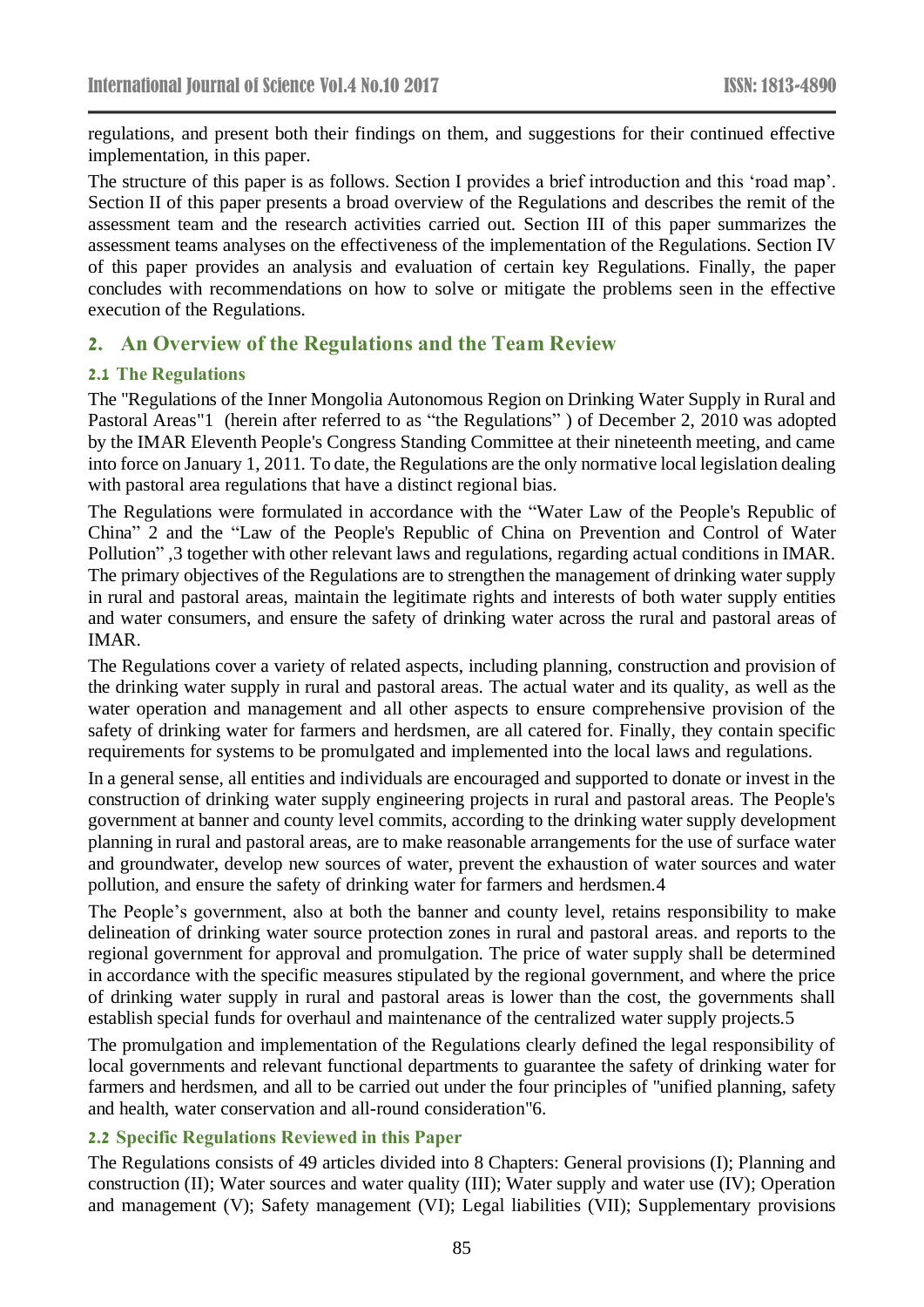(VIII). While this paper considers the Regulations as a whole, certain individual Articles7 deserve particular attention, and will be dealt with individually later in this paper.

For now, a high level look at these few is as follows.

Article 5, which specifies the fundamental principles to be followed by all rural and pastoral drinking water supply projects;

Article 9, which notes that comprehensive planning must precede, and approval from relevant authorities must be sought for, all such projects;

Article 14, which notes the mandatory requirement for inspection of all such project completions;

Article 16, which reassures that the People's Government will provide all assistance to areas who have difficulties with their projects;

Articles 18, 22 and 23 which together delineate the various responsibilities of water-supply units;

Article 19, which delineates the responsibilities of the relevant public health departments in such projects;

Article 27 which delineates the responsibilities of the water administrative departments in such projects; and

Articles 29, 30 and 31 which deal with the costs to end users of their water supply, and instances where local government would offer cost-subsidies.

#### **2.3 The Research and Assessment Team**

A team of six persons,8 all from the School of Law of the Inner Mongolia University, and led by the primary author Prof. Ding Peng, carried out the research and assessments that comprise the findings in this paper. Assessments were carried out over the period August to October 2014, via three subgroups, each consisting of one teacher and one postgraduate student, and each responsible for a specific segment of the IMAR.

The first sub-group was assigned the "East IMAR" segment which comprised three Xingan Meng9 counties of Wulanhaote, Keerqinyouyizhong and Aershan, and the two Pingzhuang and Nailin towns of the Chifeng city's Yuanbaoshan and Kalaqin counties, respectively. The second sub-group was assigned the "Mid-IMAR" segment, which comprised the Xilinguole Meng Xilinhaote County Beilike pasture and town of Lamawan in Hohhot City's Qingshuihe County. The third sub-group then dealt with the "West IMAR" segment which consisted of four towns – Xiashihao (Baotou City, Guyang County), Maodai (Baotou City, Tumoteyou County), Hongqinghe (Eerduosi City, Yijinhuoluo County) and Ganzhaomiao (Bayannaoer City, Linhe County).



Figure 1. The research and assessment was carried out on a variety of ways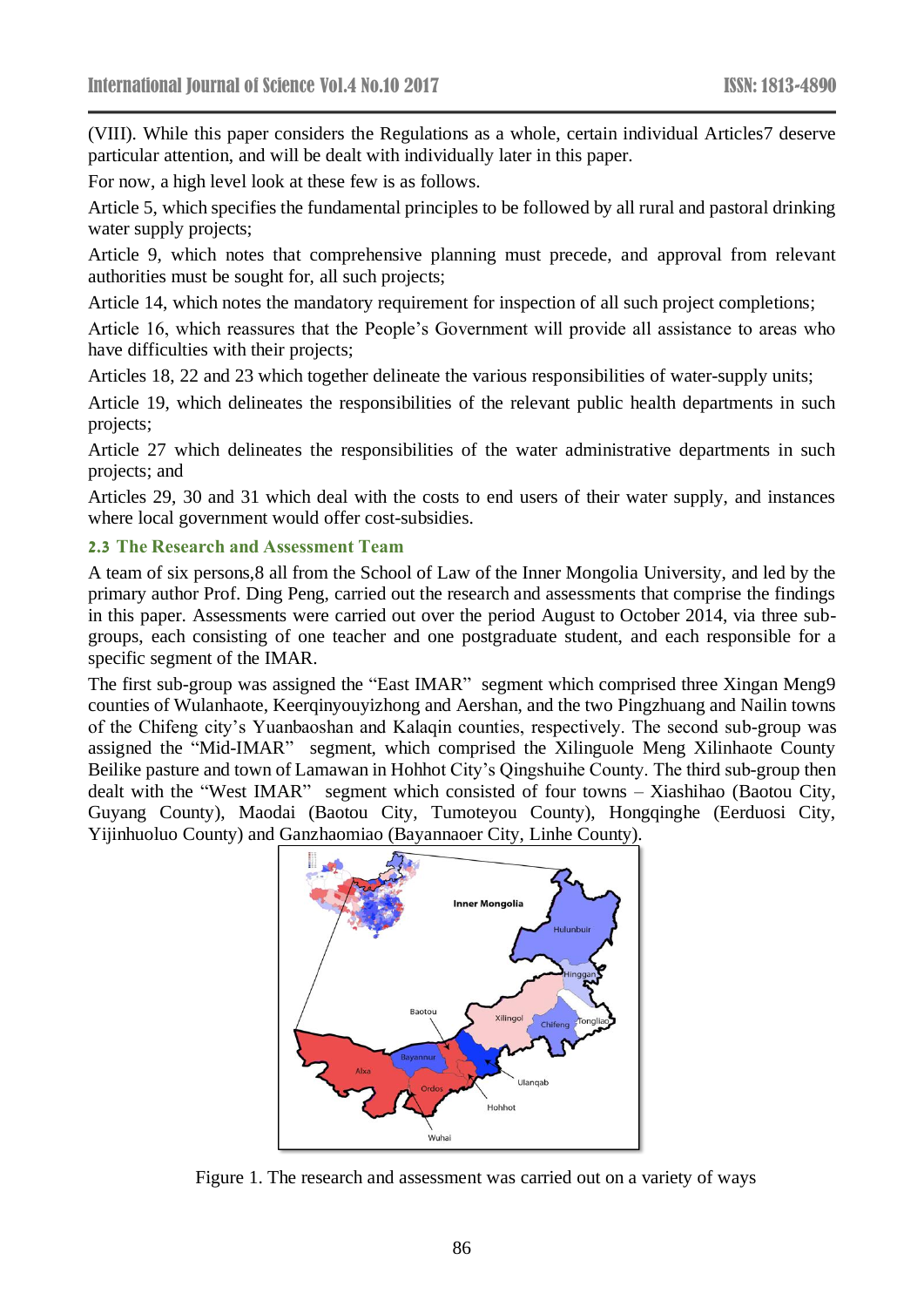The research and assessment was carried out on a variety of ways, and covered individual water users (both rural and pastoral), water administration departments, water storage and supply organizations as well as sundry other entities who were involved in any aspect of water supply, administration or management.

Many of these entities were either visited in person by the research teams, or in person accompanied by relevant local government officers,10 and teams recorded all their findings for later combined analysis;

Where in-person visits were not feasible or possible for whatever reason, questionnaires were instead sent out. Of the 590 questionnaires that were dispatched, 455 were returned, a return-rate of approximately 77.1%;

The teams also reviewed 86 memoranda and reports on water related issues in the IMAR territories published by water suppliers, water users, water administrative departments and other local government entities;

Finally, on six occasions over the August to October 2014 period, the team held forums with all the relevant parties, both to allow participants to share experiences and to gather pertinent information for subsequent assessment and analysis.

# **2.4 First Look at the Results of the Implementation of the Regulations**

# **2.4.1. Relevant Key Statistics**

The following records11 from the IMAR Bureau of Statistics gives some clarity to both the intent of the Regulations and their affect both now and in the future to the rural and pastoral population (R&P Population) of the IMAR – a subset of the total IMAR population, numbering almost thirteen million people (12,999,700 as seen in the table below).

|                                              | <b>IMAR</b> Population |        |
|----------------------------------------------|------------------------|--------|
|                                              |                        |        |
| <b>Total Urban</b>                           | 12,100,400             | 48.2%  |
| Total Rural & Pastoral                       | 12,999,700             | 51.8%  |
| <b>Total IMAR</b>                            | 25,100,100             | 100.0% |
|                                              | Rural & Pastoral       |        |
|                                              | Population             |        |
| <b>Enjoyed Safe Water Pre-Regulations:</b>   | 5,914,000              |        |
| Safe-Water Post-Regulations, 1st Year        | 1,306,200              |        |
| Safe-Water Post-Regulations, 2012            | 1,285,000              |        |
| Safe-Water Post-Regulations, 2013 - Jul 2016 | 4,494,500              |        |
|                                              | 12,999,700             |        |

| Table 1. IMAR Population Statistics |
|-------------------------------------|
|-------------------------------------|

Prior to the enaction of the Regulations, these records showed that almost six million of the R&P Population (5,914,00 persons12 as seen in the above table) already enjoyed adequate and safe water. The IMAR Bureau of Statistics records show:

Prior to the enaction of the Regulations, almost seven million persons of the R&P Population (12,999,700 – 5,914,000, as seen in the above table) still required access to adequate and safe water.13

In 2011 the first year following the implementation of the Regulations, drinking water problems were solved for a total of 1,306,200 people of the R&P Population.14 Additionally, of this total:

over 561,200 people no longer drink water with dangerously high levels of fluoride;15

128,100 people no longer drink brackish water;16

616,900 people no longer lack water;17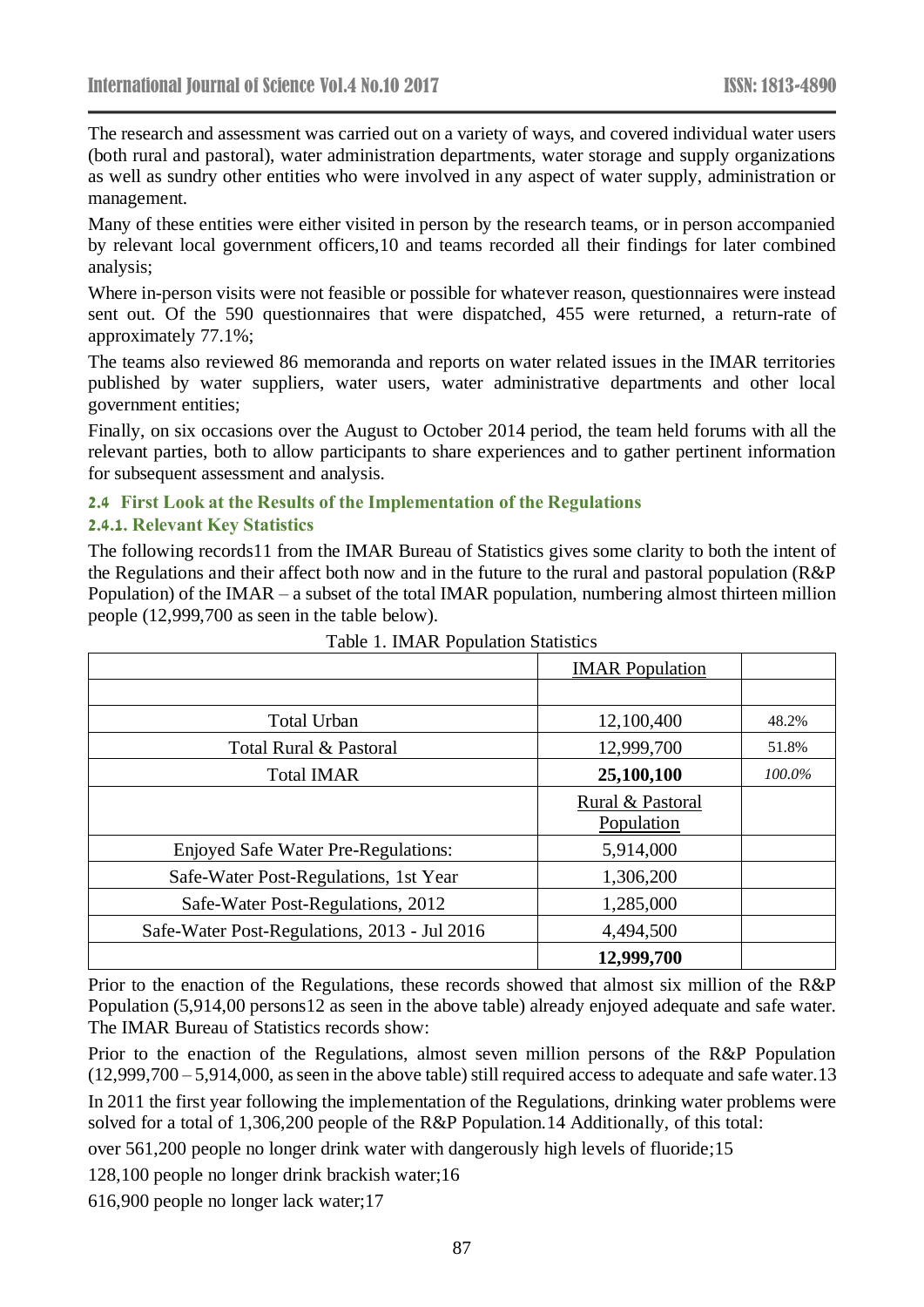1,921 projects were completed to extend drinking water to pastoral areas, of which 1,377 were projects providing water on-tap, and the rest were projects of individual well-water supply, central water supply and water storage facilities;18 and

20,272 kms of water pipeline were laid, at a total investment of 912 million RMB.19

In 2012, the IMAR invested a further 950 million RMB20 to solve another 1.285 million21 drinking water issues. Since then, 13 counties22 have set up special water management institutions in rural and pastoral areas, 15 counties23 have set up a water supply project maintenance fund, and each of the region's 101 counties have prepared a water supply "emergency plan" to further strengthen the rural pastoral water supply management mechanism.

Over the period 2013-2016, the IMAR claim to have solved the supply of safe drinking water of 74% of the municipality,24 and plan that by 2020 at least 80% of the municipality will have been catered for.25

It is claimed therefore by participants in the exercise, that the implementation of the Regulations has not just solved the supply of safe drinking water for farmers and herdsmen in the IMAR, but has also greatly improved their production capabilities.26 Further, their living conditions, health and hence quality of life has significantly improved,27 so narrowing the gap between urban and rural basic public services in the IMAR.

# **3. Effects of the Implementations of the Regulations**

# **3.1 An Overview of our Analysis**

As mentioned earlier, we gathered data on experiences with the implementation of the Regulations across agricultural, pastoral and forest areas in the IMAR28 over the period August to October 2014. Data collection was carried out in a variety of ways: we randomly visited rural farmers and herdsmen and questioned them; we visited actual water works to interview those in charge of managing and maintaining water suppliers; and we held a forum between the parties to survey experiences with the implementation of Regulations .

Our survey revealed that, 64% of farmers and herdsmen water users reported that the implementation of the Regulations had "markedly improved" or "substantially improved" their drinking water supply (Figure III-1) – findings which can be summarized in three aspects, as described below:



Figure 2. Questionnaire on improvements of drinking water by farmers and herdsmen after implementation of the Regulations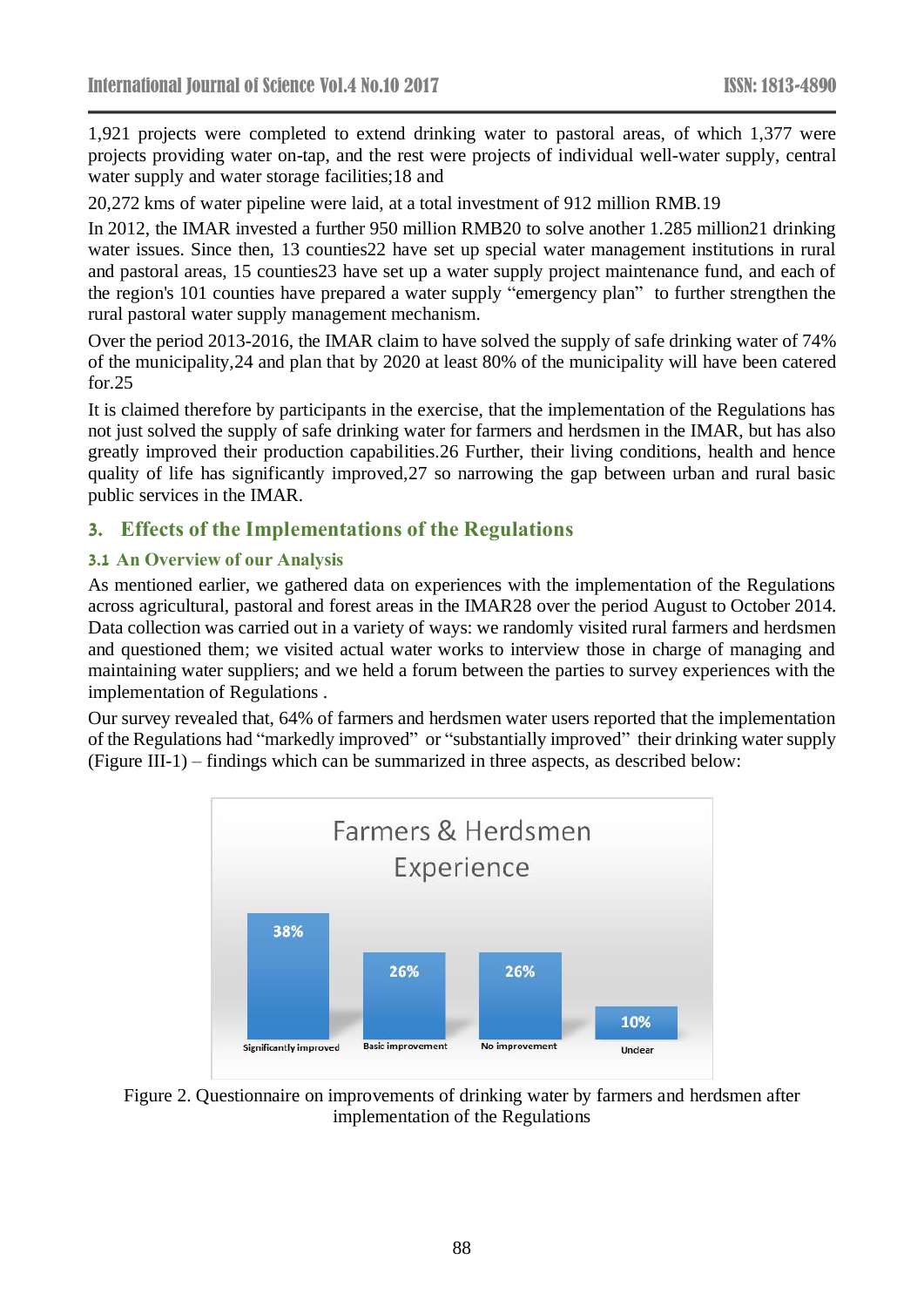| #        | <b>Experience Claimed by Farmers &amp; Herdsmen</b> | $\%$ age |                         |
|----------|-----------------------------------------------------|----------|-------------------------|
|          | Significant Improvement                             | 38%      |                         |
| <u>.</u> | Basic Improvement                                   | 26%      | Total of $1 + 2 = 64\%$ |
|          | NO Improvement                                      | 26%      |                         |
|          | Others / Not Clear                                  | 10%      |                         |

#### **3.1.1. Aspect A: Success in Solving Many People's Problems**

As can be seen from the data in Figure III-1 above, the promulgation of the Regulations and their subsequent implementation has indeed promoted both the availability and security of safe public water supply to great numbers of farmers and herdsmen already.

#### **3.5.2. Aspect B: Effects on The Legitimate Rights and Interests of Water Users and Water Supply Units**

Economic and Social Development Aspects

In respect of the rights and obligations of both water users and water supply units, the Regulations made clear provisions to promote safe water supply in rural and pastoral areas to ensure the laying of a solid foundation to ensure sustainable economic and social development. Our questionnaire survey data showed that as high as 97% of the Water Departments administrative staff respondents believe that the Regulations had either achieved or basically achieved that original purpose. (Figure III-2)



Figure 3. Regulations had either achieved or basically achieved that original purpose

|    | <b>Opinions Made</b>          | %age claim |
|----|-------------------------------|------------|
|    | Basic Realization of purpose  | 51%        |
| ۷. | <b>Purpose Fully Achieved</b> | 46%        |
|    | Not Implemented               | 3%         |

One example indicating the purposes' achievement may be seen in Chifeng City Kalaqin county, where, for the first time, a strict contract stipulating a minimum standard of quality and safety of water was imposed29 on the water works of eight administrative villages comprising more than 6600 households.. Another example was Tuoyou Mao Dai Village of Baotou, where water supply companies installed a free magnetic card water meter scheme for farmers, and signed an agreement with them for the installation, management and ongoing maintenance of the technologies involved,30a scheme that made the lives of both the water supply companies and the farmers so much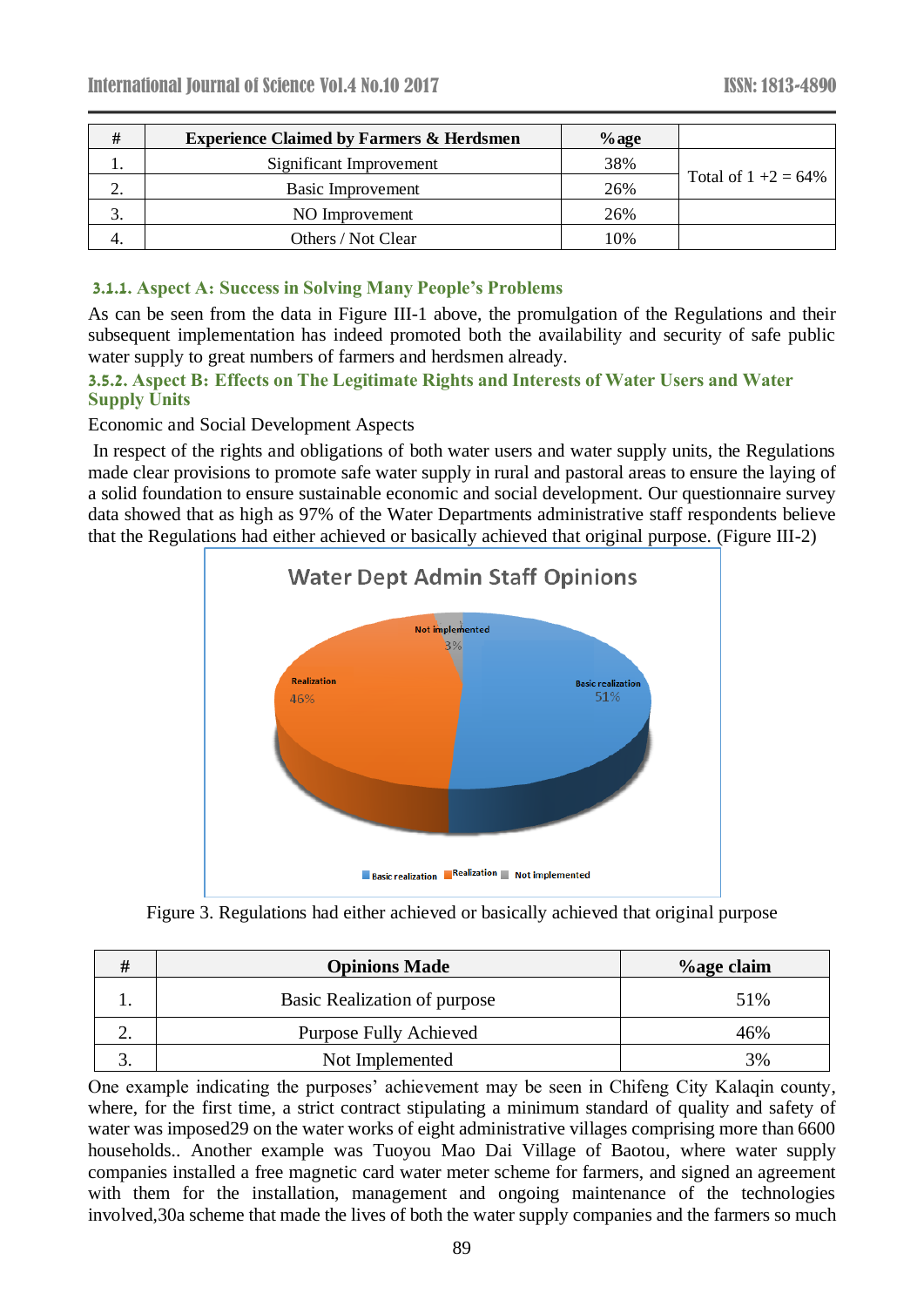more convenient. These are just two examples, but many more exist, and together it can be said that two positive effects of the implementation of the Regulations are, first, that it provides a clearer legal basis for the rights and obligations between the water supply unit and the water user, and second, that it further enables and incentivizes the water supply companies to provide a better service to their water users.

#### Water and Electricity Supply Prices

In addition, to actively ensure the Regulations also served to reduce water supply unit operating costs, and hence reduce the costs to the end user of the actual water supply, the IMAR Development and Reform Commission issued a "water supply and electricity security electricity price direction" 31 to rural and pastoral areas requiring them to ensure that once their water safety projects had completed, residential electricity prices were to be set at a residential level, and not the typically higher industrial price levels. At present, all counties and districts of the rural pastoral water supply projects now offer residential pricing to all users of domestic, agricultural irrigation or drainage electricity.32

Importantly, electricity prices have indeed reduced, and have done so in the range of 25% - 45%. As example, the NaiLin water plant reduced its prices from 0.981 yuan / kWh to 0.512 yuan / kWh. 33 This reduction in prices was a result of three aspects – first, the access to residential pricing, as briefly noted above. Second, the directions made jointly by the Ministry of Finance and the State Administration of Taxation in the report "The support of rural drinking water safety project construction and operation of the Tax Policy"34 and other preferential policies together which reduced water project related taxation. Third, it should be noted that in October 2012, the National Tax Bureau exempted water supply units from National income tax,35 a move that resulted in forest water plant spending reduction of nearly 10 million Yuan per annum.36 These aspects measures served to reduce the cost to water supply companies and in turn, indirectly facilitated their ability to ensure safe water supply.

#### **3.5.3. Aspect C: Planning and Construction of Drinking Water Supply Projects**

Our review showed that the promulgation and implementation of the Regulations effectively regulated the planning, construction and supervision of drinking water supply projects in IMAR rural and pastoral areas. We also learned in our survey and actual visits, that the water administrative departments regard the Regulations relating to the design of water supply projects as maintaining a clear legislative purpose, being clear, well-defined and actively implemented successfully.

(i) Active coordination and effective promotion between the Departments.

According to Article 2737 of the Regulations, the administrative departments of the county governments are together responsible for the drinking water supply, supervision and management in their respective regions. Development and reform, finance, health, environmental protection, construction, land resources, audit and other departments in accordance with their respective responsibilities, are seen to do a good job in successfully implementing the drinking water supply projects. A practical example can be seen from Sumu Township (itself a town in one of the 13 counties that make up Chifeng). Sumu township's People's Government is responsible for the administrative areas of rural pastoral areas of drinking water supply organization and coordination. The data from our survey shows that 92%38 of the respondents of Sumu Township are satisfied with the degree of cooperation between all the various departments responsible for the construction of R&P Populations' drinking water supply projects. (Figure III-3)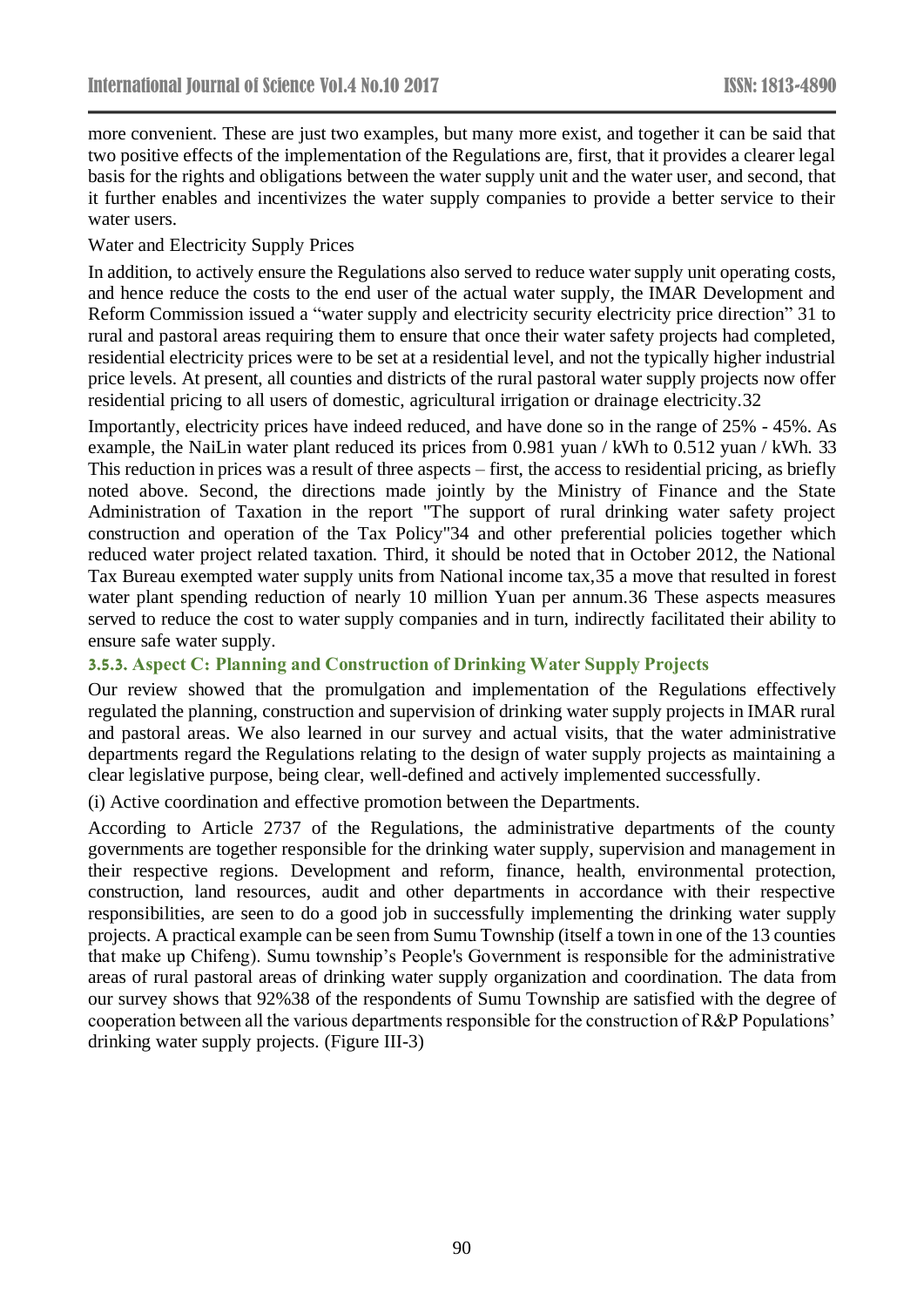

Figure.4 Investigation of Departments Cooperation on Rural and Pastoral Areas' Drink Water Supply Projects

|            | <b>Respondents Experiences</b>     | <i><b>%age claim</b></i> |
|------------|------------------------------------|--------------------------|
|            | Very Good Co-operation in evidence | 16%                      |
| <u>، ،</u> | Good Co-operation in eidence       | 76%                      |
|            | No Co-operation in evidence        | 8%                       |

In 2011, the IMAR issued a notice designating the development of the Sumu township centralized drinking water source protection area in the region.39 Chifeng People's Government in accordance with the requirements of the IMAR issued a delimitation notice "Chifeng People's Government Shall Delineate and Develop a Centralized Drinking Water Source Protection Area to Serve the Entire Sumu township". Development then commenced, headed by the Environmental Protection Agency, and drinking water source protection zones were delineated by county departments, across the region.

(b) Adherence to the principles40 of "decentralization after concentration" , and "the general after the priority", led to the water supply projects extending first from the urban centers, then into rural areas, to ensure the planning village had a centralized water supply, and decentralized supplementary coverage where needed. As example, adhering to these principles, Bayannaoer City planned and executed its rural and pastoral areas of drinking water safety projects to the extent that as at the end of 2015 94%41 of its rural and pastoral areas now have safe drinking water, an extent of coverage greater than any other city in the IMAR.

(c) In any given area, water supply projects cannot be executed on a standard, 'one-size-fits-all' basis, as factors such as population distribution, terrain conditions, existing water quality and numerous other factors differ across the land and so specific measures need to be refined in light of local conditions. For example, in Sumu Township, while a centralized water supply project solves the township and administrative center's issues, it cannot serve the more dispersed population in the surrounding pastoral and mountainous areas. Consequently, the solution for these areas is is to sink independent water supply wells, build water storage facilities and other such individual additional water-treatment facilities to ensure water quality, supply and security. As example, the city of Xilinhot solved the Gacha village's drinking water issue through the laying of water pipes, the sinking of deep wells drum wells, and the installation of solar water pumping and purification facilities. Needless to say, the solution for the more isolated farmers and herdsmen scattered far and away from such water facilities is much more difficult to achieve.

(d) To ensure that the Regulations are efficiently and readily implemented, a variety of interrelated systems and procedures also need to be successfully accommodated. As example, a county government embarking on a water supply project typically needs to take into account, or formulate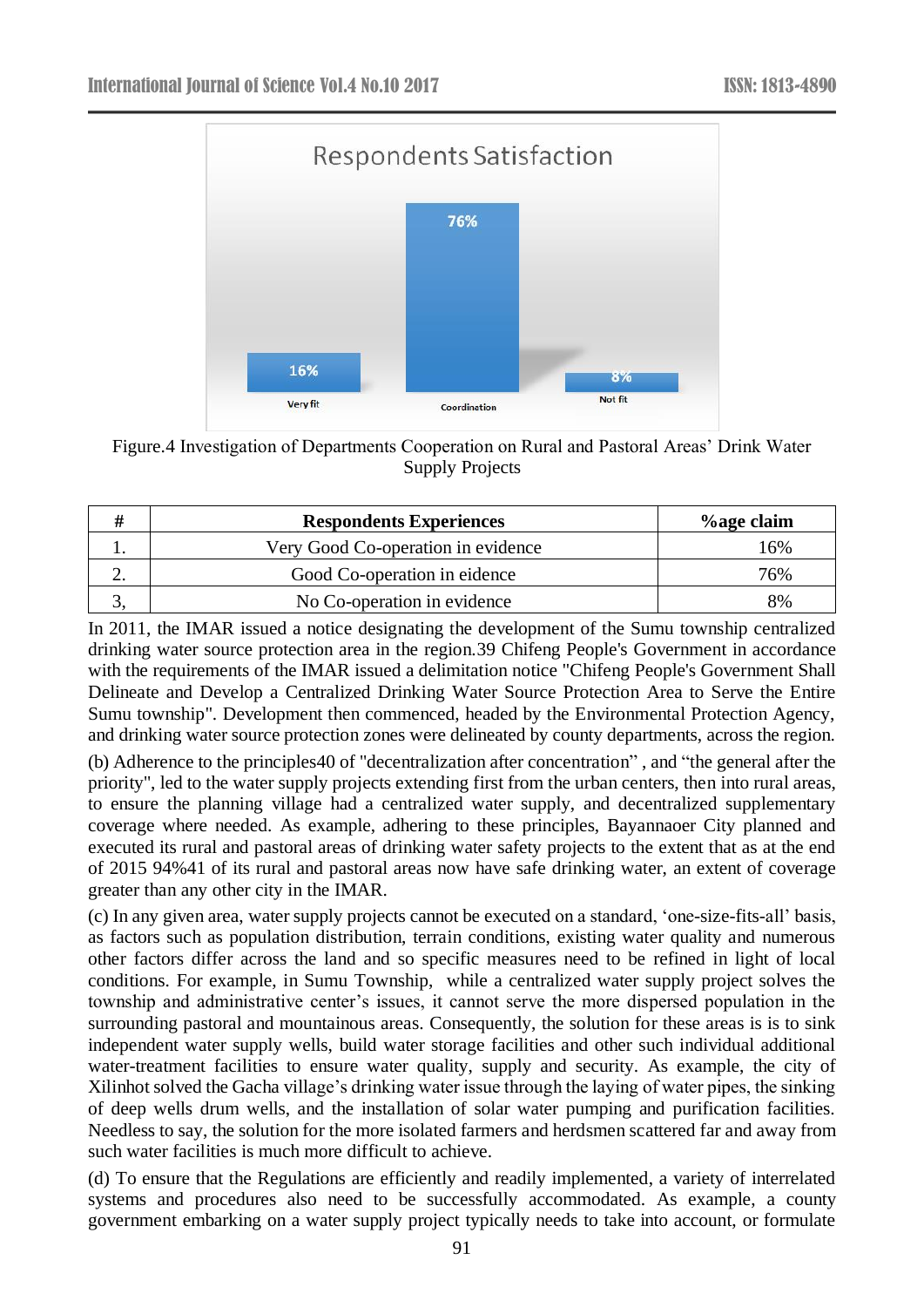aspects such as drinking water safety management approaches, project management systems, centralized water supply maintenance fund management, construction management measures, and instructions contained in various other normative documents, as may be required to better implement the Regulations.

### **3.2 Overall Evaluation of the Effect of the Regulations**

In general, we are of the opinion that the Regulations have, since their implementation, indeed improved the protection of rural and pastoral areas' drinking water supply and security, have ensured the safeguarding of the legitimate rights and interests of water users and water supply units, and promoted economic and social development in the rural and pastoral areas they applied to. Besides creating a good legal environment for the supply and management of drinking water, they have also achieved valuable social benefits, and taken all together, the Regulations' legislative objectives are seen to have been realized. Consequently, the quality of overall legislation has been raised, is in accordance with the law of the higher authorities, the legislative purpose is clear, the system is adaptable and flexible in design, and adjustable to suit particular, differing, conditions. It has pertinence, applicability and requisitely necessary local characteristics, and can be summarized as follows:

First, from the legislative point of view, the Regulations have played a positive role as they were promulgated and implemented to promote the autonomous region rural pastoral areas of drinking water supply. While being consistent with the provisions of higher law, they provide strong relevance and distinctive local characteristics in their solutions to to local practical problems faced in day to day in rural and pastoral areas,.

Second, from the perspective of legislative technology, the term Regulations is used to describe the norms. The rules are strict in terms of logic, applicability and maneuverability. The system design is mature and conforms to the actual situation of the autonomous region.

Thirdly, from the perspective of legal effect, by their promulgation in the form of local laws and regulations, the Regulations ensure that the supply of drinking water to rural and pastoral areas is carried out in a legal way, and hence in a manner that has improved both the respect for and protection of the whole society. Ensuring the legitimate rights and interests of the farmers and herdsmen to safe drinking water, has been both very beneficial to and a real security for them.

# **4. Analysis and Evaluation of the Regulations and Their Implementation**

The focus in our post-legislative review was to investigate and analyze the quality of the core provisions of the Regulations, evaluate the enforceability of the key provisions and their effects once implemented, and conclude with any problems encountered and the reasons for their existence. Consequently, we analyzed and evaluated the problems that were experienced in the planning, construction, operation and maintenance of the drinking water supply systems in rural and pastoral areas, in their relationship to centralized water supplies.

#### **4.1 Water Supply Project Construction and Ongoing Maintenance**

#### (1) The Main Provisions Involved

The main provisions of the Regulations are found in: Article 9 and Article 14 respectively in rural and pastoral areas of drinking water project planning and construction. Article 30 provisions further deal with the costs of the water supplies, and maintenance of a special funds system.

Article 9: The water administrative departments of the people's government at or above county level shall conduct comprehensive planning in accordance with the plan of developing rural and pastoral drinking water supply projects issued by relevant departments. The projects shall be conducted with examination and approval from the water administrative departments of the higher people's government, and with the approval from the people's government at the same level.42

Article 14: After rural and pastoral drinking water supply projects have been completed, the water administrative departments of the People's Government shall conduct inspections in accordance with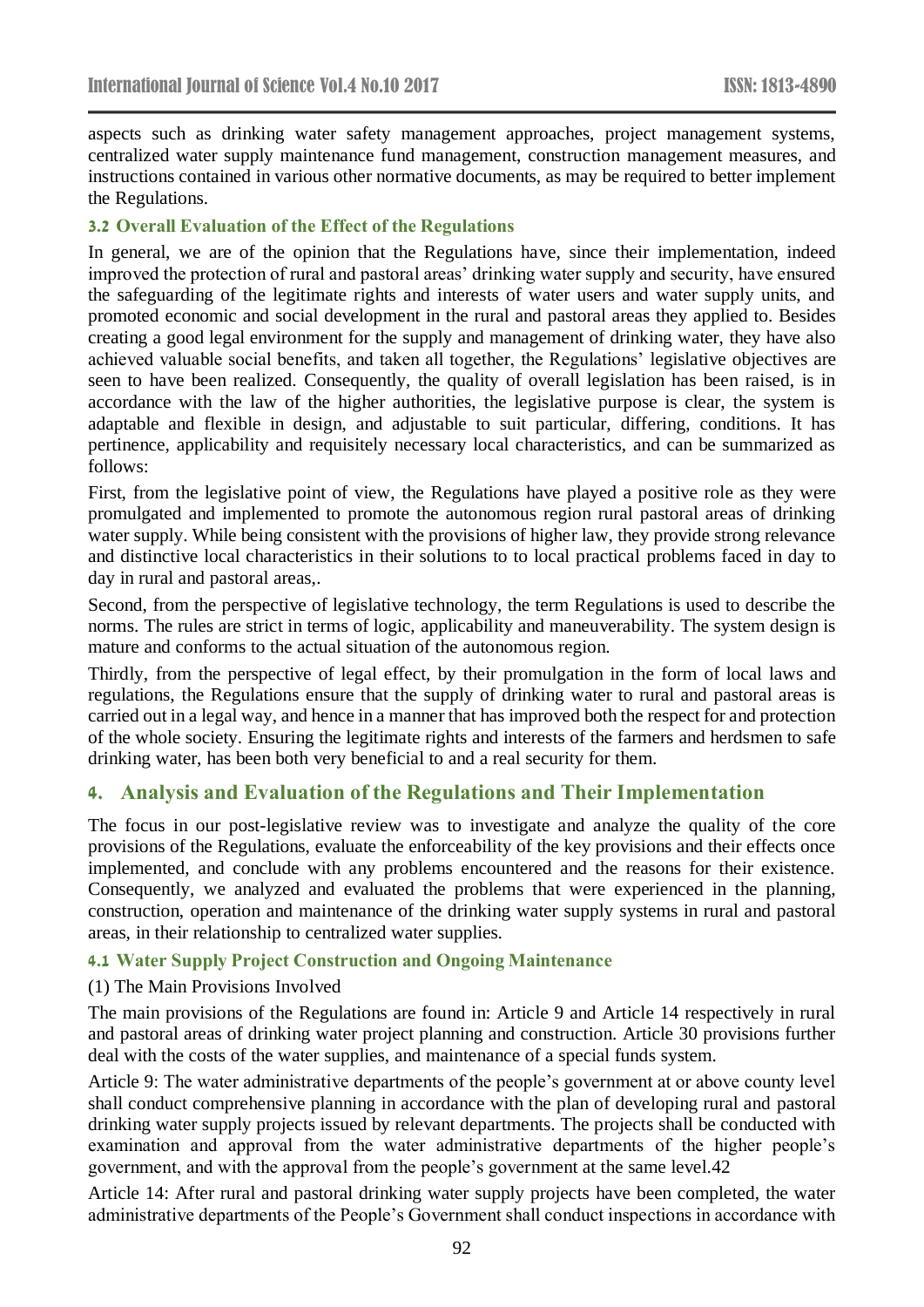relevant law. Projects without inspection or that fail to pass the inspection cannot be put into service.43

Article 30: In areas where the rural and pastoral water price cannot compensate the cost of their supply, the People's Government at the county level shall establish a special fund for the maintenance of centralized water supply projects, and determine the specific measures required.44

#### (2) Assessment of the situation

95%45 of the areas in our survey have a "rural drinking water supply development plan" . In the process of assessment, we have learned that the establishment of drinking water supply planning in rural and pastoral areas not only promotes the construction and management of their drinking water supply projects, but also facilitates coordination with other special development plans to jointly promote the economic and social development of those areas.

When formulating the 'Five-year Plan'46, the IMAR Government considered the Regulations' relevant contents (for example, Article 14 above). According to the 'Five-year Plan', water supply projects in rural and pastoral areas cannot come into service immediately after completion, an inspection carried out by the water administrative bureau at county or above county level is first required.47 Also, it is planned that the centralized water supply penetration rate for rural and pastoral areas shall increase to 80% in 2020, from 74% in 201548.

Through the analysis of the data collected from field research, the Assessment Team concluded that the Regulations provisions have been objective, the system design reasonable and well in line with the actual situations in IMAR rural and pastoral areas, the responsibilities of the various players and parties are clearly defined, and the whole system has both strong maneuverability and effective execution.

(3) The Main Problems Seen, and Analysis of Their Causes

(3.1) Our analysis revealed that the lack of investment funds for construction projects, is a continuing problem. Typically, investment in the construction of drinking water projects in rural and pastoral areas is carried out by the central government and funded in a local financial share system as seen in the table below.

For example, in the entire IMAR over the period 2014 to 2016, investment for rural and pastoral drinking water projects was listed as follows:49

| <b>INVESTMENT BY</b>          | <b>BILLION YUAN</b> | % OF TOTAL |
|-------------------------------|---------------------|------------|
| <b>PRC Central Government</b> | 9.867               | 7.92%      |
| <b>IMAR</b> Government        | 15.111              | 13.13%     |
| County                        | 35.493              | 28.18%     |
| Other                         | 64.146              | 51.47%     |
| <b>Total</b>                  | 124.617             | 100%       |

Table 2. Investment in Water Supply Projects

In China, many infrastructure constructions are funded partially by central government and partially by local government. The situation in the IMAR is the same. From 2014 to July 2016, the central government spent 9.867 billion on infrastructure constructions in IMAR, representing 7.92% of the total investment. As can be seen from the above table the IMAR government, the government at city level and non-government bodies have spent 15.111 billion, 35.493 billion and 64.146 billion, respectively, representing 12.13%, 28.48% and 51.47% respectively. This shows that Government investment at city level represents more than a quarter of the total investment.50 Therefore, whether water supply projects – which are just one element included in infrastructure constructions – can be sufficiently funded largely relies on whether the Government at city level is able to provide sufficient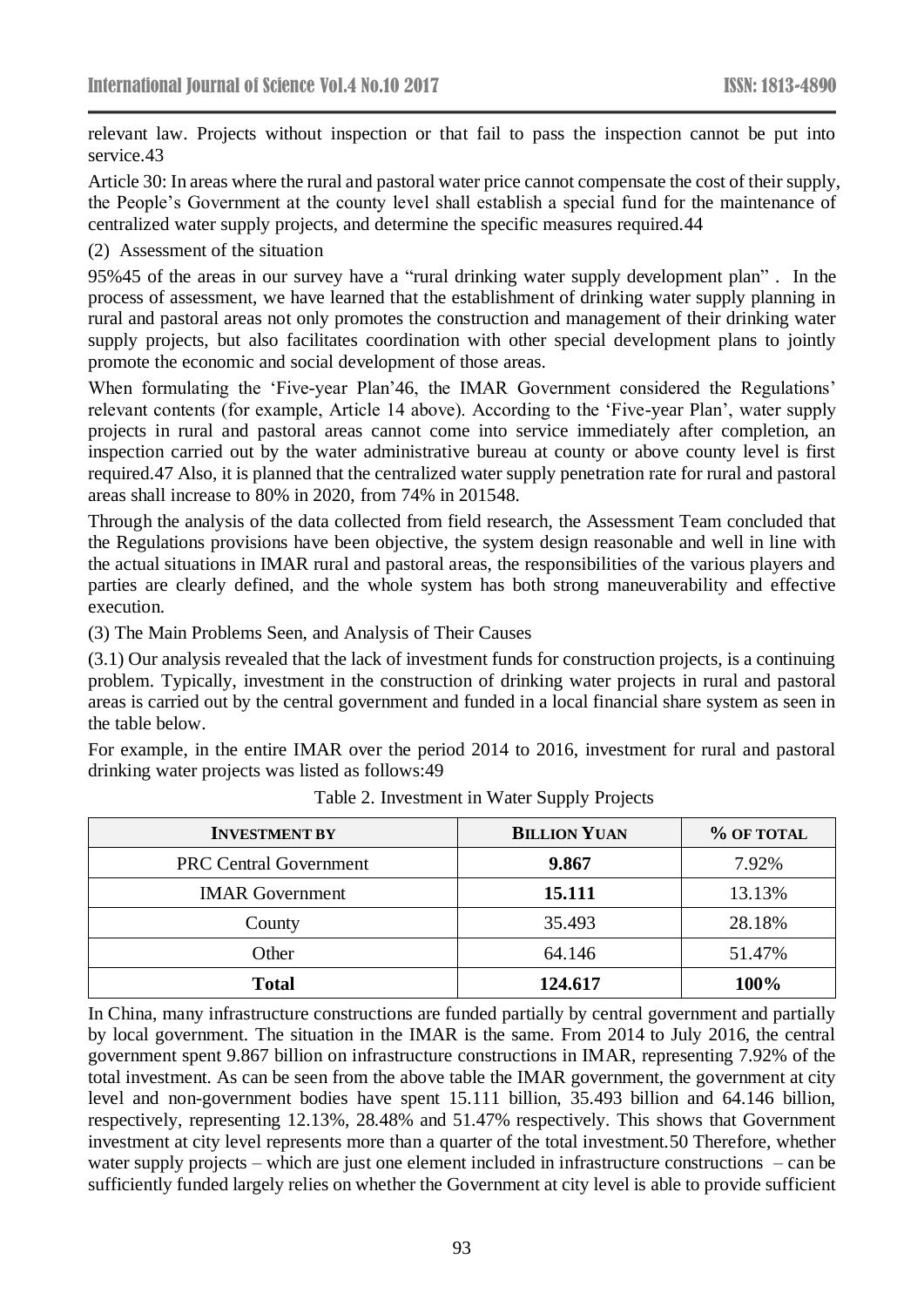investment. Unfortunately, not every city in the IMAR is well developed, and as a result, cities with limited financial income can hardly spend sufficient money on their water supply projects.

As can be seen from Figure IV-1, County supporting funds accounted for more than a quarter of the total project investment – and as Counties typically raise funds from the Central Finance department, local financial supporting funds play a crucial role here. Within the scope of the IMAR, cities and counties have uneven economic developments, and local financial investment in rural and pastoral areas of drinking water project construction mirror such unevenness as well.51

(3.2) It is noted that once a water supply project has successfully completed and is in daily use, its continued daily operation and maintenance produce their own difficulties. Article 30 of the Regulations stipulates that a "special fund for the maintenance of water supplies" is to be established when situations demand it.52

The Assessment team learned that only 34% of counties (i.e. 35 counties out of a total of 102 in the IMAR) 53 have established a special maintenance fund, the implementation of which invariably posing great difficulties. The main reason for this state of affairs is the level of economic development constraints, and so this negatively impacts the county People's Government's ability to provide such funds. Clearly, if the county government's access to such funds is limited, then the daily operation and ongoing repair and maintenance of the water-supply equipment will suffer, the effectiveness of drinking water supply projects in rural and pastoral areas will decline, and.their water administrative departments and construction management units will be overwhelmed with work. Inevitably, such negative situation will affect the long-term operation and success of their projects.

#### **4.2 Relationships between Water Supply Units and Water users**

#### (1) The Main Provisions Involved

Article 22 of the Regulations describe how the county's water supply units are to ensure and safeguard water supply. Article 23 of the Regulations specifies that the relationship between the water supply unit and the end user of water, is to be contractual.

Article 22: Water supply units shall ensure the normal use and supply of drinking water in rural and pastoral areas and shall not suspend or terminate water supply without authorization. If it is necessary to suspend or terminate water supply, they must inform the local water administrative departments of the People's Government at least 30 days in advance.

When water supply is suspended or terminated the water administrative departments of the People's Government at county level shall employ all requisite emergency safeguard measures.

Article 23: The water supply unit shall sign a water supply contract with the water user, clarify the rights and obligations of both parties and regulate both the water supply and the use of the water supplied.

Further, Article 16 places responsibility with the county government to ensure the quality of water provided to those whose situations deserve extra assistance:

Article 16: The People's Government at or above county level shall provide water treatment equipment and financial subsidies to the water user whose residential area is not suitable for a centralized water supply, or. whose self-provided water cannot meet the drinking water standards.

#### (2) Assessment of the situation

In regard to the Article 22 obligations, 74% of water users who were surveyed54 indicated that their water supply was stable, and 94%55 indicated that the water supply met their water demands. In regard to Article 23's stipulations for a contractual agreement, our survey showed that only, 44%56 of water supply units considered such a contract valuable and signed such contracts with their water users.

As the Regulations provide the core content of the contract between, and hence the rights and obligations of, both parties, the fact that less than 50% of contracts have been signed is indication that the implementation of the Regulations must be further strengthened in terms of publicity of their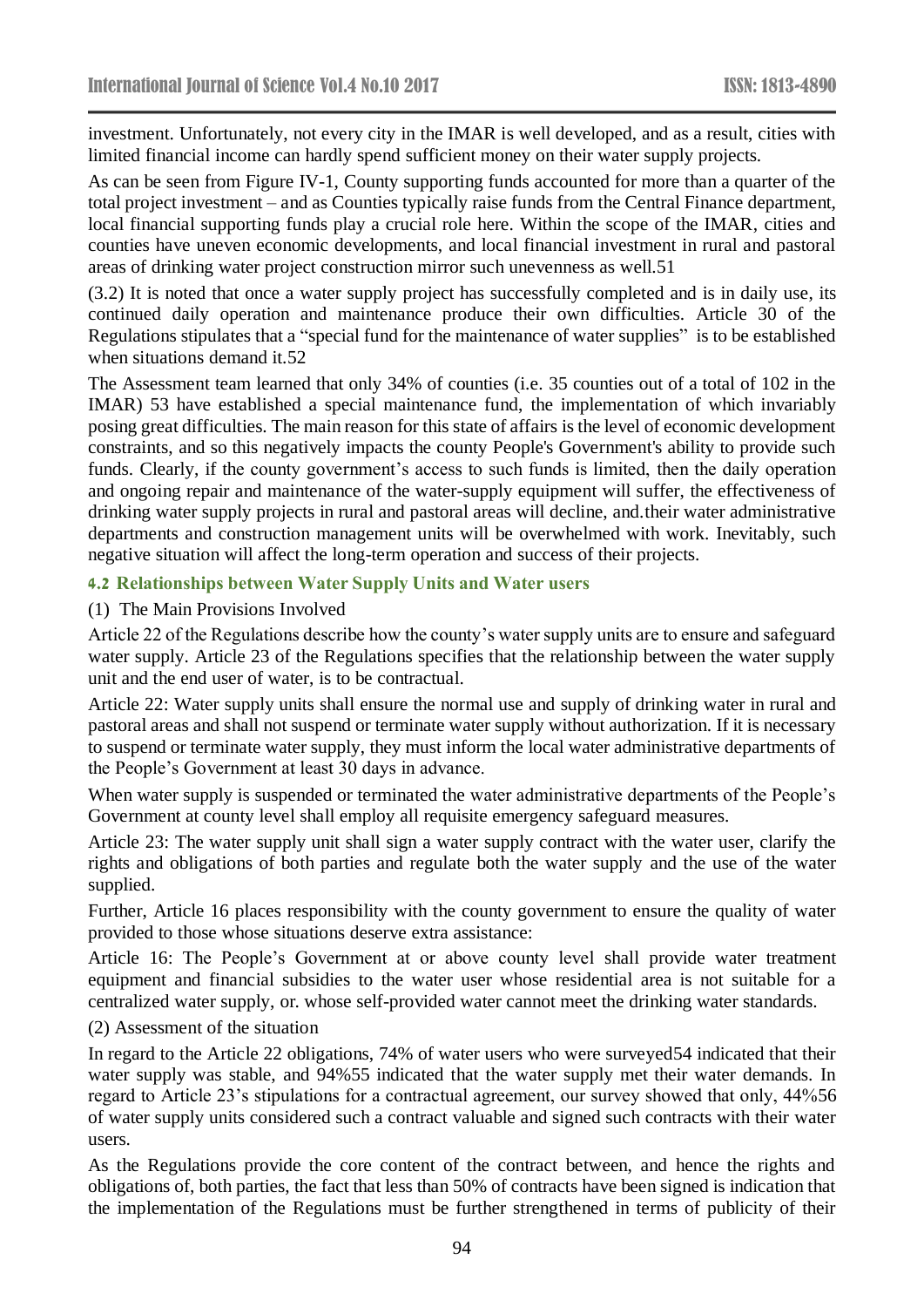content and value, and guidance in their execution. It is the Assessments Team's view that the low percentage of water contracts is a result of at least two issues. One, neither party typically have any experience of legal matters; two, there is no enforcement over not signing a contract. Unfortunately, it is also the Assessment Team's view that lack of a formal contractual relationship can only result in serious problems when disputes arise, as they inevitably will do in te future.

(3) The Main Problems Seen, and Analysis of Their Causes

(a) Our survey showed that following the completion of the typical water supply project, the water supply price was low and the operation of the water supply proved more difficult than first envisioned. Article 29 of the Regulations stipulates:

Article 29: Rural and pastoral drinking water supply shall implement the paid use system: The price shall be determined in accordance with the principle of compensating cost, reasonable income, higher quality with higher price and fair burden. The specific measures shall be determined by the departments of pricing and water administration of the People's Government of the autonomous region in accordance with their respective authorities.

For example, the average price charged to water users in rural and pastoral areas is about 1.5 yuan per ton in Hohhot, while the average cost of water supply is about 1.85 yuan per ton (around 23% higher).57 Clearly, the price of water is lower than its cost to supply. The main reason for this is that the majority of water users are farmers and herdsmen, groups whose economic income is generally much lower than that of urban dwellers in the IMAR. The traditional water consumption concept should not be too high. In addition, water charges are not58 uniformly calculated across the IMAR. For example, 59 some areas charge for water by the year, others ignore time and charge by volume used, irrespective of number of users. In some areas household income is ignored, in others, it is considered. Extensive water tariffs also directly affect the long-term development of water supply units. Although the Regulations stipulate in Article 31 that concessions for taxes and other fees should be made, the fact is that these preferential measures are not sufficient to cover the operating costs of water supply units. 60

Article 31: The water resource fee and sewage treatment fee shall not be levied for rural and pastoral drinking water. The relevant departments shall provide concessions for the tax and fees arising from operation of rural and pastoral drinking water supply projects.

Water supply units are hence placed in the conflicting position of being burdened with both the need to ensure profitability and the need to provide affordable public welfare. Most of the water supply units we surveyed confirmed that it is more difficult to cope with unexpected water supply accidents as the water fee is not sufficient to cover the operating costs of the water works.

(b) To ensure decentralized water users of drinking implement requisite health measures is to be too optimistic. As noted earlier, Article 16 of the Regulations reassures that "… water treatment equipment and financial subsidies…" would be made available to those users whose situations demand such relief.

In the Assessment Team's opinions, the purpose of this legislation is mainly to protect the water quality of rural households in scattered pastoral areas, but the actual implementation of water-quality assurance is unsatisfactory, and the legislative intentions have proven difficult to achieve. Fortythree61 percent of the respondents indicated that their county water administration department promoted the availability of household water treatment equipment, 16% said no such promotion was made, and 41% of the respondents did not even know such relief was available. Even where household water treatment equipment was promoted and taken up in the region, the actual use of the equipment is less than satisfactory. There are two main reasons for the above problems: First, some household water treatment equipment processing capabilities are too low to meet the drinking water needs of people and livestock, and so farmers and herdsmen decline their use; Second, to ensure ongoing quality of treatment, the equipment needs to be maintained continuously including periodic replacement of filters, and even, if the Government provided a one-time grant to purchase the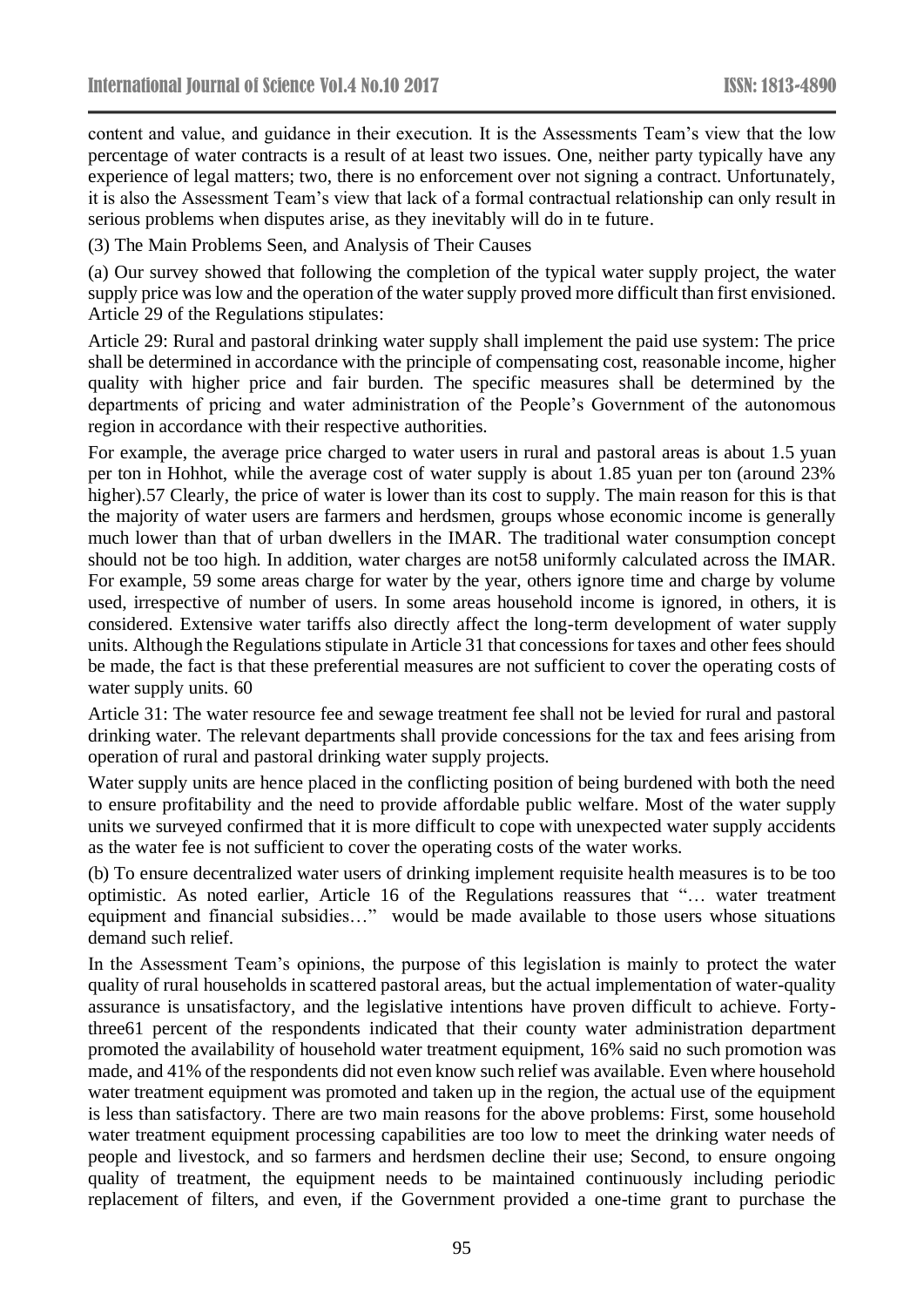equipment, user are reluctant, or find it too costly, to bear ongoing maintenance and replacementfilter costs, and thus soon cease use of the equipment.

- (4) Drinking Water Safety Management Systems
- (a) The Main Provisions Involved

Articles 18 and 19 of the Regulations deal with the water quality testing requirements of the water supply units, and the inspection and supervision duties of the administrative department of public health, and Article 2762 deals with the management systems for both centralized and single-use water supply facilities.

Article 18: The water supply units shall establish well inspection systems, equipped with professional testing personnel and necessary equipment, and shall be responsible for the daily inspection work as well as reporting to the water administrative departments and public health administrative departments of the People's Government at county level.

Article 19: The public health departments at or above county level shall be responsible for the inspection and supervision of the rural and pastoral drinking water hygiene within the administrative region, and shall publish the test results to the public regularly. The cost of inspection shall not be levied to water supply units or water users.

(b) Assessment of the Situation

The information and data collected by the Assessment Team regarding the management of drinking water safety under the Regulation, either through investigation visits or a thematic discussion, shows that there is no doubt about the need for the regulation of drinking water safety, as clearly ensuring safe drinking water is greatly important to both human and animal life. It is hence one important purpose of the protection legislation in the Regulations. However, due to the subjective and objective factors listed above, there still exists many difficulties and problems in ensuring water safety processes are fully and properly implemented.

#### **5. The Existing Problems and an Analysis of Their Causes**

(1) As argued earlier, water quality testing cannot be carried out effectively if there is a general lack of funds.

Despite the provisions of Article 18 and 19 as listed earlier, there is real doubt as to whether the implementation of these provision can be successfully acheived. For example, in Chifeng City, test results in 2013 showed that: the overall rural water quality ranked between 50% and 70%, and further, the test coverage and frequency were not up to "drinking water health standards"requirements anyway, as only 19-28 out of a possible total of 40+ test items were evaluated. This is a figure far below that of the municipal and county water quality testing laboratory, where the average detection capacity of 47 items and 30 items, among which the average test ability of routine indexes is 33 items and 27 items.63 Our research showed that Chifeng City's drinking water quality testing difficulties were not an isolated case, but rather reflects the universality of typically faced problems. (Figures V-1 and V-2)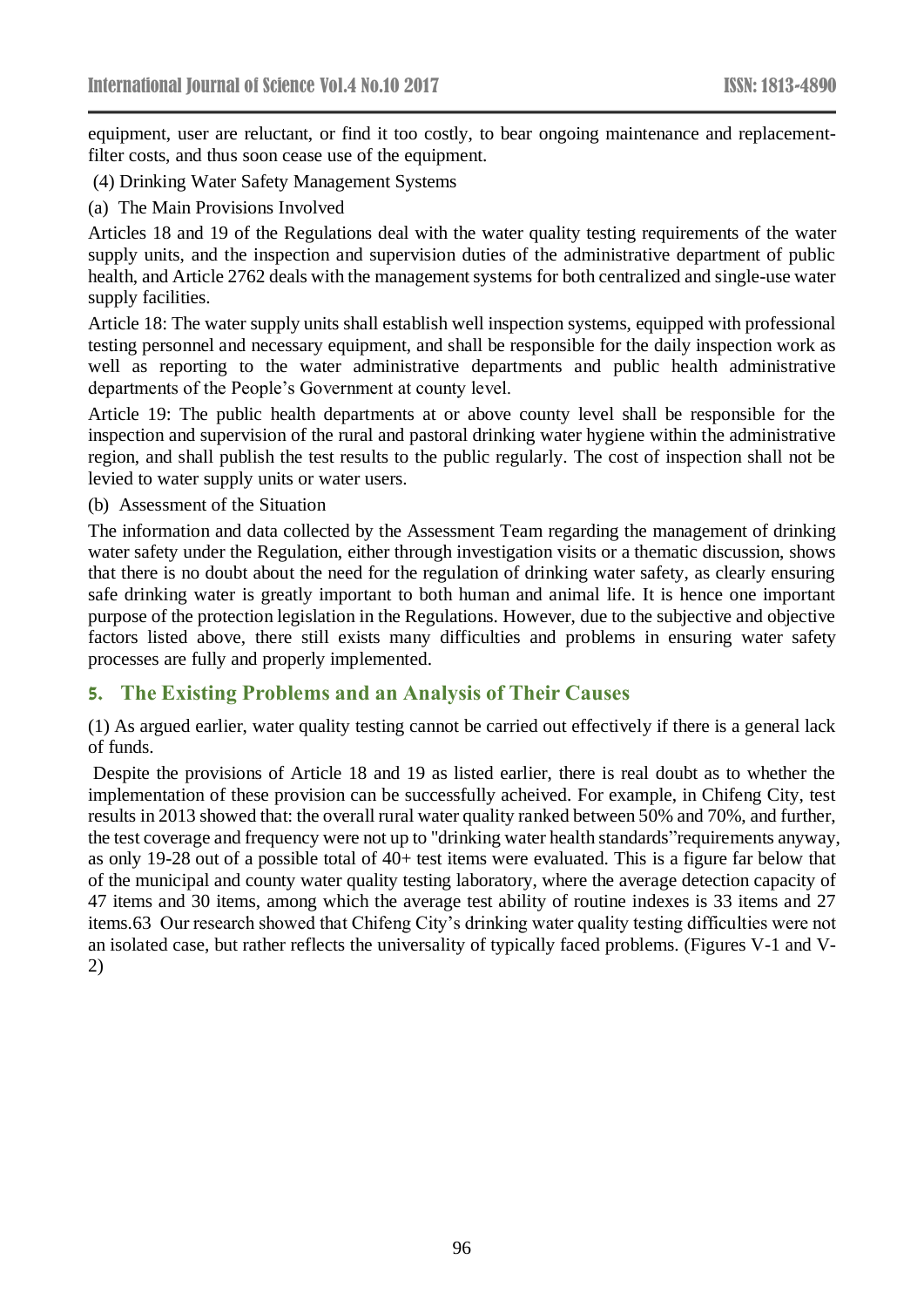

Figure 5. Water Supply Units: Professional Testing Personnel and Necessary Equipment survey

| <b>RESPONSE</b>                                               | $\frac{0}{0}$ |
|---------------------------------------------------------------|---------------|
| <b>Both Professional Tests and Equipment</b>                  | 22%           |
| Have Professional Staff, but inadequate numbers of such staff | 28%           |
| Neither Professional Tests nor Equipment                      | 47%           |
| Don't Know                                                    | 3%            |
| <b>Total</b>                                                  | 100%          |





| <b>RESPONSE</b>                | $\frac{0}{0}$ |
|--------------------------------|---------------|
| <b>Have Regular Reports</b>    | 25%           |
| <b>Only Occasional Reports</b> | 37.5%         |
| No Reports                     | 37.5%         |
| <b>Total</b>                   | 100%          |

The main reasons for this problem lie in the fact that most water supply units in rural and pastoral areas cannot receive payment – essentially, they have produced no profit, and hence suffered accumulating losses for many years.64 Consequently, the water supply unit cannot establish its own detection system or recruit professional testing personnel or acquire the necessary instruments and equipment. Although some water plants also have a laboratory65, is the facilities tend to be relatively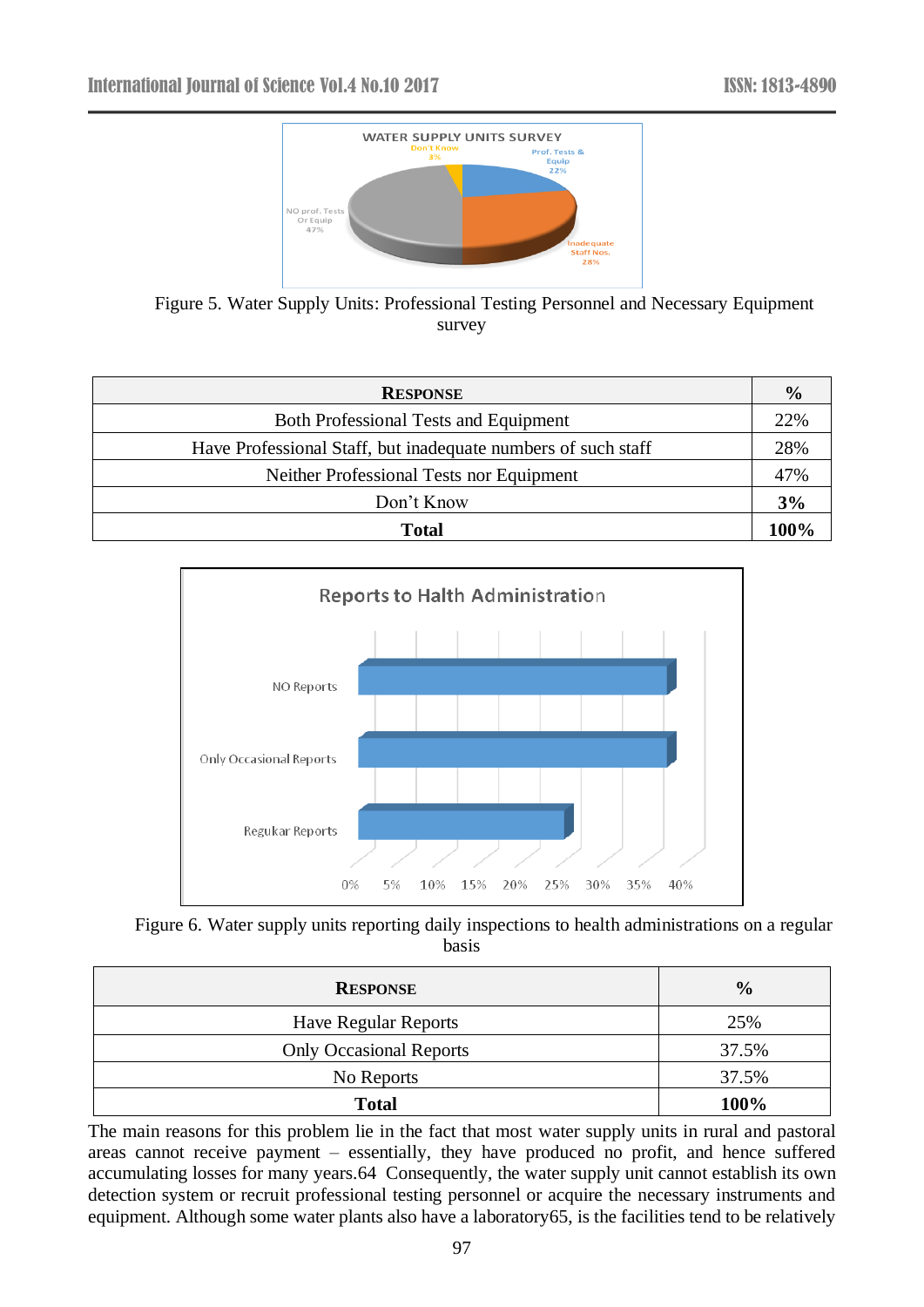small, equipment relatively old, and no funds are available for either the purchase of water quality testing reagents or for the hiring of suitable personnel.

The problem of lack of funds is first a result of the county level people's government health administrative department's prohibition of charging for tests of water supply units and users, resulting in the people's government health administrative departments then being unable to bear the cost of testing. So far, the county water quality inspection center under the water administrative department have been set up in a few places, but most counties have yet to be able to afford to set up their own.66 Further, the daily routine of the water supply unit does not include enough tasks to meet testing standards, there is a lack of authoritative influence and general public awareness remains low.67Relative to the centralized water supply project's water quality testing, rural pastoral areas of water supply decentralized water quality testing is more difficult to acheive, largely because of the lack of decentralized equipment, and as a consequence, water testing is seen to cease altogether in time. 68

(2) Legal Awareness of Drinking Water Management for Farmers and Herdsmen.

As noted earlier, Article 27 of the Regulations stipulates the various parties who are tasked with the responsibility of supervision of the water supply projects. We found in our research that the centralized water supply facilities or single village water supply facilities managed by the village collective or the water cooperation organization are often managed by a villager appointed by a village commission (Gacha), and if entrusted management personnel's safety consciousness is weak, this simply leads to improper management and maintence of the centralized water or single village water supply facilities. Typically, drinking water facilities and their reservoirs, pump-houses etc., have locks and locking equipment, however in many cases, these locking device have been damaged and either their timely repair or replacement is often just abandoned. The management system is not standardized, and this too causes a lot of security risks. In our research, we also learned that, due to weak legal awareness, drinking water and agricultural use of water often engage in a mutual "fight for the water". For example, in Bayannaoer City and Baotou City, some areas appear to have illegally diverted drinking water to agriculture, resulting in downstream depletion of drinking water supply lines and resulting negative phenomena. Our questionnaire revealed that, only 6% farmers and herdsmen understand the main contents of the Regulation, 32% farmers and herdsmen know or have heard of the Regulations, but do not know the specific provisions, and 62% farmers and herdsmen do not know of either the formulation or implementation of the Regulations. (Figure 7) shows that increasing the Regulations of the popularization improve the awareness of farmers and herdsmen and the drinking water safety management plays an important role.



Figure 7. Farmers' and Herdsmen's Awareness of the Regulations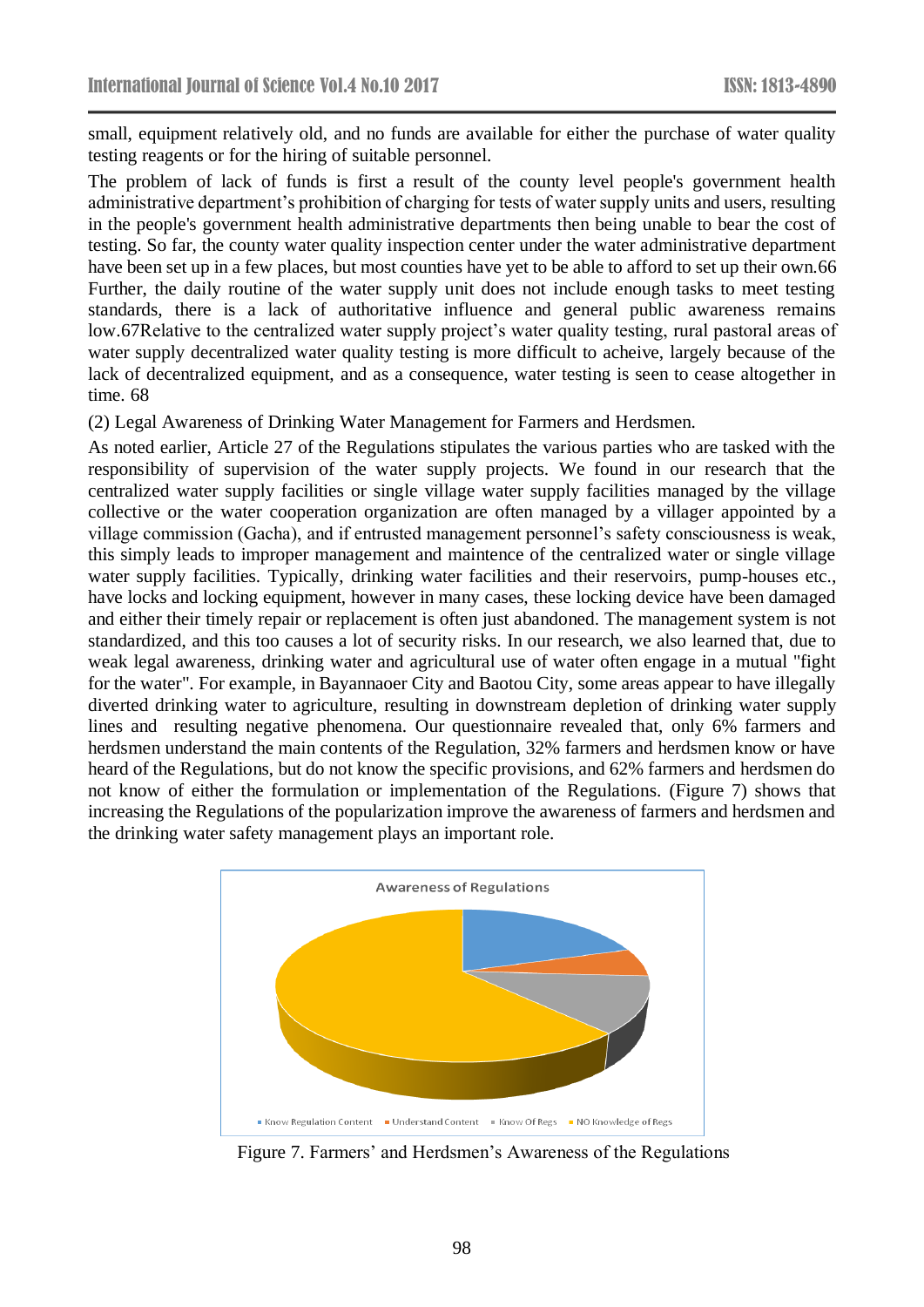| <b>RESPONSE</b>                            | $\frac{6}{9}$ |
|--------------------------------------------|---------------|
| Know the contents of the Regulations       | 20%           |
| Understand the contents of the Regulations | 6%            |
| Know of the Regulations                    | 12%           |
| Don't Know of the Regulations              | 62%           |
| <b>Total</b>                               | 100%          |

# **6. Recommendations and Countermeasures**

Following our evaluations, and based on the analysis of the problems found, we now propose both the factors that should be taken into account in any future implementation or revision of the Regulations, and provide suggestions and countermeasures for the revision and perfection of certain relevant provisions of the Regulations.

(1) Suggestions and countermeasures for improving the construction, operation and maintenance of drinking water supply projects in rural and pastoral areas.

Rural drinking water supply projects involve the vital interests of farmers and herdsmen, and strong public welfare in general. As such they need strong financial capabilities to protect and maintain the construction of water supply projects, and especially post-construction, to support their ongoing operation and maintenance costs. It is suggested that the IMAR and the People's Governments at all levels should increase their financial contributions to reduce the financial pressures at the county level and so effectively solve not just the costs of construction of the drinking water projects in rural and pastoral areas, but also their ongoing daily operation and maintenance costs. Only by adhering to the principles of both construction and management can we ensure the construction, management and utilization of the project to maximize the benefits of the project and achieve the purposes embodied in the original legislative intent of the Regulations.

(2) Suggestions and countermeasures for improving the pricing mechanism of drinking water tariff in rural and pastoral areas

We also recommend that the IMAR Price Department establish a scientific water pricing mechanism, to help standardize and strengthen price management – considering first of all, through the operation of the cost subsidies, such as water provision, the progressive realization of the Regulations provisions in Article 29 dealing with "compensation costs, reasonable income, higher prices for better quality, fair burden of water pricing" and billing mechanisms. To make the formulation and adjustment of drinking water prices more reasonable in rural and pastoral areas, we recommend that the IMAR Price Department implement the "hearing system and notice system" . The "three open systems"of water price, water quantity and water fee shall be introduced, developed and adjusted to ensure transparency. Second, the enforcement of relevant water regulations, and a venture to enhance water conservation awareness of farmers and herdsmen. In regions with abundant water resources, (for example, Xing'an League and Hulunbeier League69) it is suggested to test a two-part water price scheme, namely a "basic" water price and a "measured" water price in water conservancy projects. The "basic water" price is to be based on the principle of compensating the direct cost of water supply, management fees and 50% of depreciation and repair costs. It reflects the minimum fee that the water conservancy project unit should charge to the water user to maintain the most basic normal water conservancy project unit Running. The "measured" water price shall be based on the principle of compensating water resources fee, material fee and other expenses other than the basic water price, plus provision for the reasonable profits and tax liabilities of the water supply units. The measured water price is obtained by multiplying the actual water supply quantity by the measured water fee, and will hence rise and fall in accordance with actual water usage, hopefully therefore conducive to conservation of water use. Thirdly, in the decentralized water supply areas and the shortage of water resources, it is proposed to implement the water quota management (over-quota overrun increase) system, to implement the basic principles of "water conservation and balanced use of resources".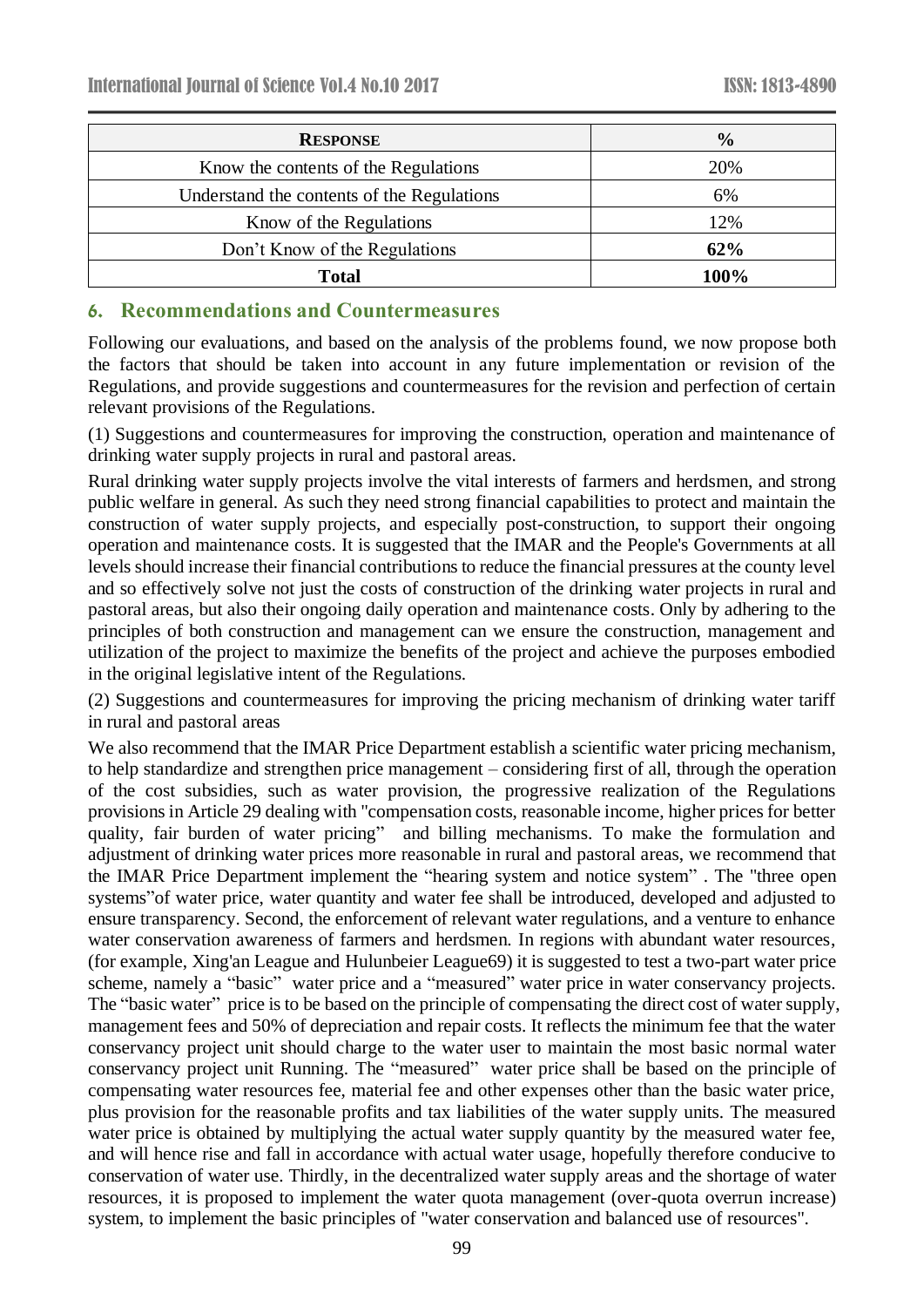(3) Rural drinking water safety management recommendations and countermeasures

(a) We propose to increase rural and pastoral areas' drinking water quality safety testing by increasing capital investment in water testing systems. Further, we propose the following: first, that the cost of drinking water quality monitoring and supervision in rural and pastoral areas should be included in the budget of the people's governments above the county level and, second: that the health administrative departments of the people's governments above the county level should be responsible to ensure the implementation of drinking water sanitation inspections in rural and pastoral areas within their administrative areas. On these bases, to strengthen the water supply unit self-inspection, water quality inspection center inspection, health administrative departments at all levels to monitor water quality inspection and supervision system and mechanism, optimize the detection index and monitoring frequency, improve the test results to the public system, improve the authority of the test results and the majority of farmers and herdsmen of water quality test results of awareness.

(b) Encourage innovation in rural and pastoral areas in drinking water supply projects and promote scientific management systems. Encourage the promotion of the "small to large, small joint"rural drinking water project centralized management model. It is recognized that a unified management model is difficult to achieve when taking into account the centralized water supply project in a single village, hence, according to the project type and scale, and in accordance with the principle of beneficial to the masses, which is conducive to the effectiveness of the project, to (i) ensure sustainable use of water resources exploration and innovative project management, (ii) guide and actively support the village group, farmers and herdsmen (iii) the water cooperation organizations, water supply service organizations (iv) new agricultural production, operation of the main involved in project management and protection, (v) a clear property rights and management methods, and (vi) the implementation of management institutions and personnel. Water departments will have to strengthen the effective operation of their project supervision, to help project management and maintenance organizations and their personnel to improve the rules and regulations, and standardize operations. The ultimate realization of scientific management, the new mechanism of water to raise water, so that water supply projects truly operate in a virtuous circle.

(c) Increase and improve farmers and herdsmen drinking water safety awareness. On the one hand, we recommend that the IMAR Water Administrative Department make full use of radio, television, newspapers, Internet and other media means, to carry out multi-level, multi-format views and explanations of the rule of lawand the value of safe drinking water to public welfare. We further recommend to increase publicity and popularization of the Regulations, as well as guidance and encouragement to farmers and herdsmen to understand and appreciate rural water conservancy project management, and to increase their legal awareness of their rights and responsibilities. On the other hand, we recommend that the IMAR Water Administrative Department increase case investigation and issue more effective communications, so to provide the double benefits of (a) ensuring offenders are motivated by sanctions to correct their behaviors, and (b) educating the general public on the benefits inherit in proper use and care of water supplies.

#### **References**

- [1] Yuan Shuhong. Post-evaluation work guide [M]. Beijing: China Legal Publishing House, 2013.
- [2] Shi Jiansan. Local post-assessment theory and practice of legislation [M]. Beijing: Law Press, 2012.
- [3] Wang Xiuyun, Inner Mongolia, rural and pastoral areas of drinking water safety analysis [J] Inner Mongolia Statistics .2013 (5).
- [4] CHEN Ying, FAN Chuan-Hui, SUN Rui, WEN Wu.Present situation and countermeasure analysis of rural drinking water safety problems [J]. Modern Agricultural Science and Technology. 2010 (2).
- [5] Liu Xiufang, Bai Xiaoyan, Si Qin. The status of drinking water quality in rural and pastoral areas of Xilinguole League [J]. North China Environment. 2011 (3).